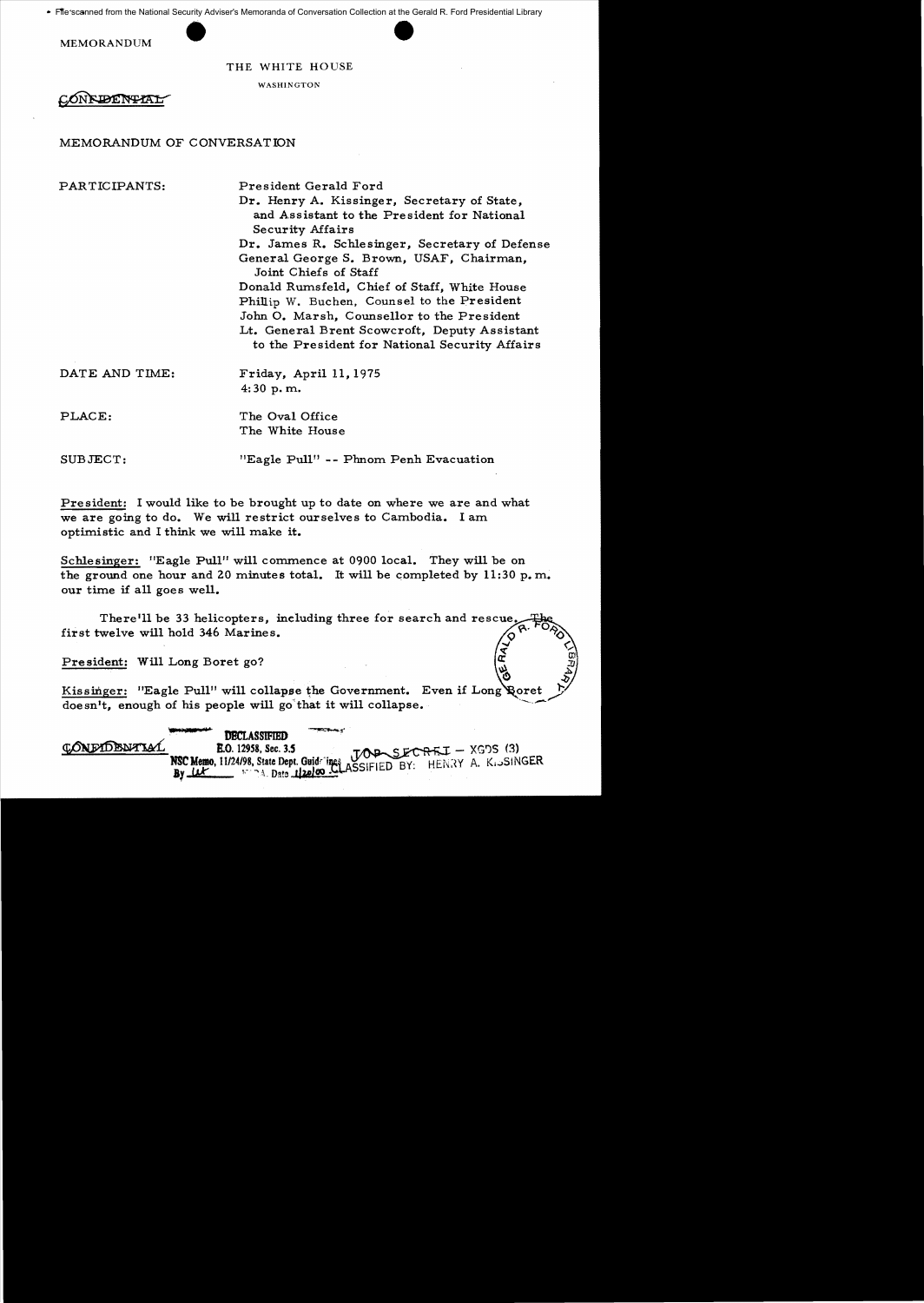## CONFIDENTIAL 2.

President: Do we know if there will be much fighting? There will be a crowd gathering, but there is a better than 50% chance of getting out without fighting.

Brown.: There will be air cover but it will only return fire if fire is directed on the evacuation and only to protect the evacuation. The helicopters will come in a stream from the Carrier UBON and peel off from hold points. We can do it all in one lift unless there are too many Khmer.

Schlesinger: We must do it all in one lift.

Brown: The Khmer have quite a lift capability of their own.

Kissinger: Do the Khmer think it is over or is this an' American decision?

Brown: It is a U.S. decision. Our intelligence thinks tomorrow will be the last day, but probably it would come on the 13th, an auspicious time.

Pre sident: There will be air cover?

Buchen: Yes. They will be under positive control all the time and under FAC.

Pre sident: By what authority is this being done?

Schlesinger: The rescue operation is to protect American lives, any fire is to protect American lives and Khmer evacuation is incidental to the American evacuation.

Buchen: Yes. The Khmer evacuation is incidental.

Marsh: We would use the same force anyway, wouldn't we?

Schlesinger: If we had gotten it down to 50 Americans, we would have used a much smaller force and got them out in 10 minutes.

Kissinger: I think we should say we are stretching the law so we don't run counter to the President's request of last night.

Rumsfeld: Don't use "incidental" -- because there are five times as many Khmers and it will be seen as a subterfuge.



## CØNF IDENT.

,<br>6 x <sup>4</sup> .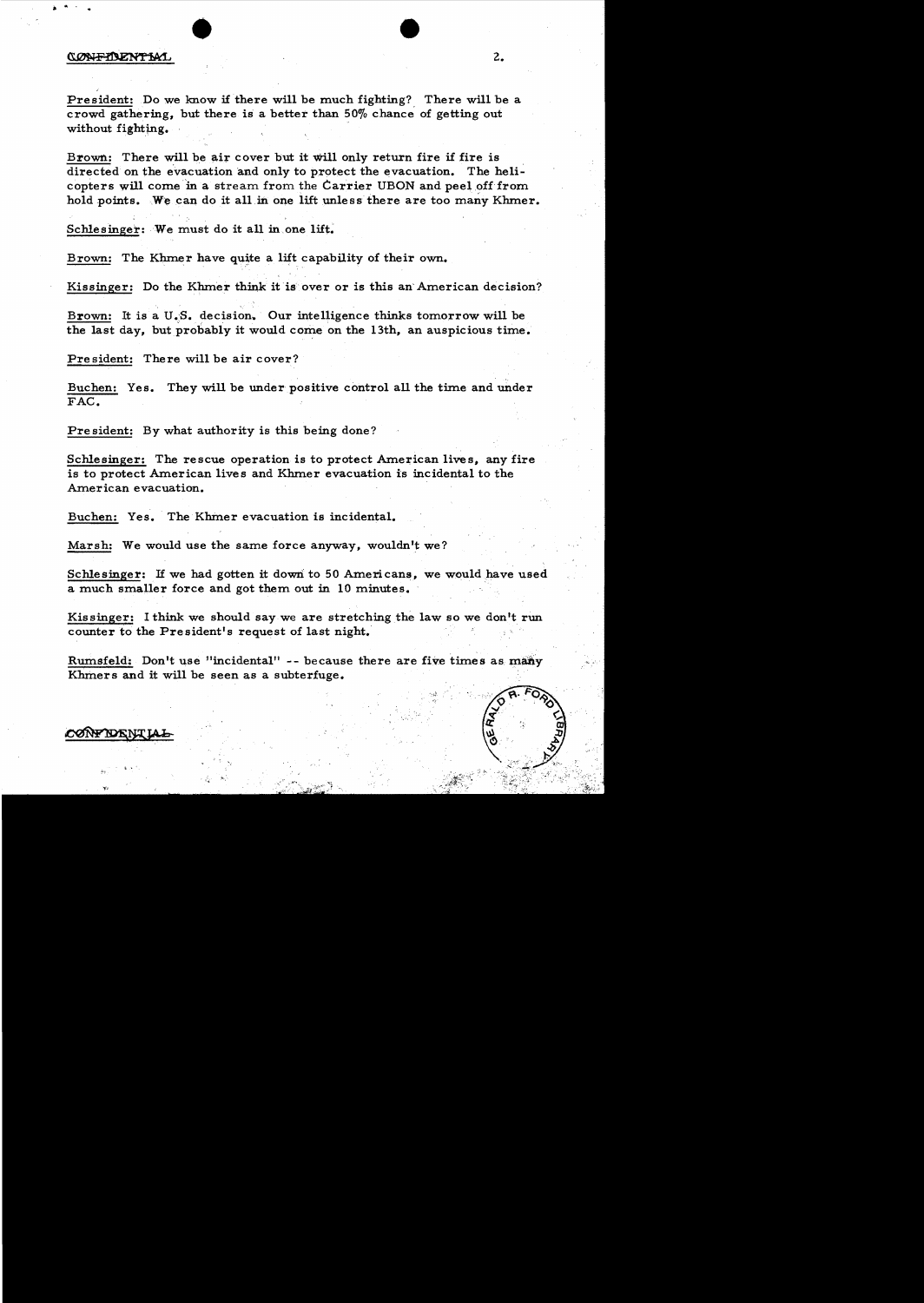## COMPIDENTIAL 3.

Schlesinger: The original list contained 50 Khmer. That has swollen to 1,100. It is there we might be vulnerable.

President: I would think there would be a crowd gathered.

Schlesinger: We can use Red Cross agents. And they have C130's.

Buchen: Why do we take them out then?

Schlesinger: Ask State.

Kissinger: It was assumed that the airfield would be unuseable. We didn't want to pull the plug by talking to them about evacuation.

[The statements to be read and given to Congress were reviewed.]

President: There is no connection between this and the Vietnam evacuation. There is no connection at all. This is a unique situation.

Brown: Unless we give orders, the Marine Commander may load up with Khmer and leave the Marines, thus necessitating a second flight.

President: I agree. The Commander should be told that all Americans must be aboard the last chopper.

**CONFIDENTIA** 

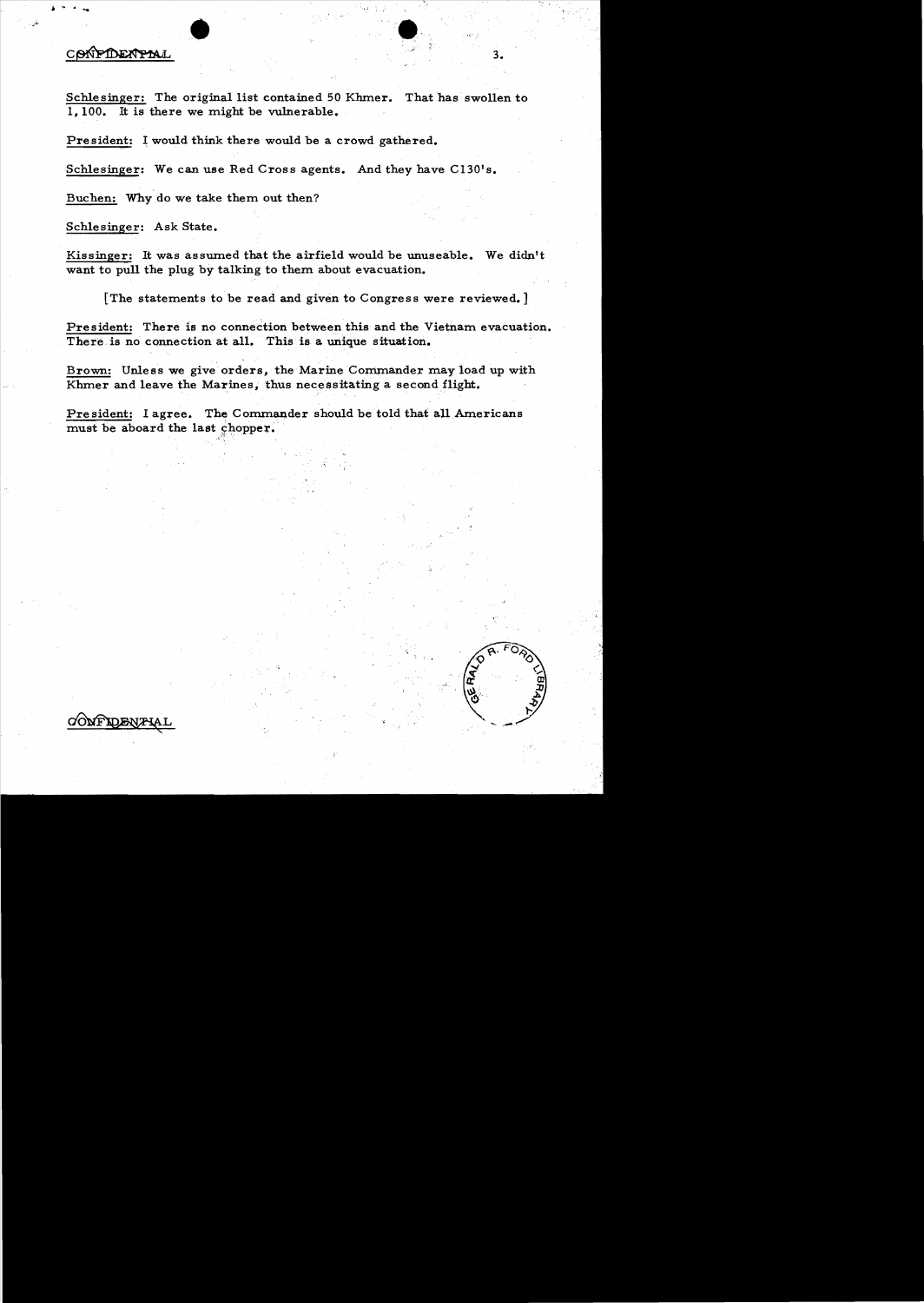P/K/Schba/Burn / Burhan/ Monsh/Rompfld<br>11 ans 25  $11$  apr  $25$ 1) I would like to be bought up to date one where un croir what and are going of her we will untrist museles to Combodia som on optimized and I think are will write it Eugle Published camero at 0900 lord. Ourgement 1:20 so total. Will be emphal 11:30 pm am time of all goes well. 33 Aulio (3 fr S+R) 1 et 12 hold 346 Arasines P Will hong Bout qu? K Je Emple Pull certif colloge c Godt, Fun if Bort drew't, every of his psyle will that it will collaps : Pp Down prome there until he mich fighting. Thur will be a crawd pathining, but firth Union 50 to chance of getting ant w/o paytiting. Bom There will be air crack but at well only uturn fine if durited on every and only to protect cleane. Though help will come in a stran from Curier + Ubon + peal of from hold points, we can do it all in 1 lift united to enough Khrmer. hly we must do et allin am lift. The Khimin have price a top let enpolisis Prove of there am K both Khures think it is done of is this on Munion <u>derrien</u> Bour Stalsdiesni, Wothich Our intel. thing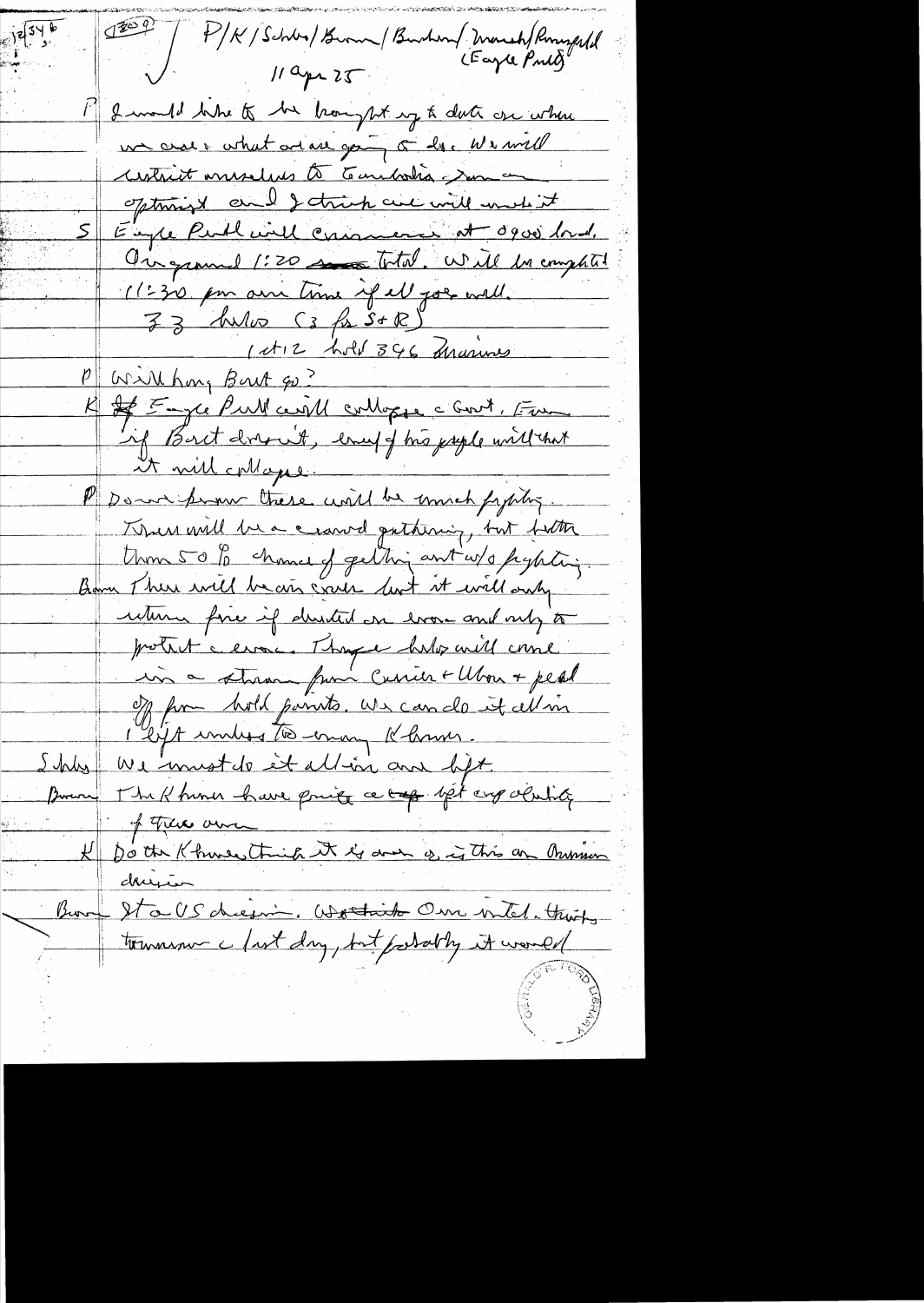Couce on c 18th un aussieurs trine P Trau with the air ener?<br>B / es. They will be inider prime control all P By what arthraity whis hing don't Schho Procede spr. To partret US hins, any fait is to Enchan Ves Marc, Morbl Wr would use a sound force anyong and that we? how wend wouch knowled for and get them out in 10 minutes K 2 think we should say we stritching claim 10 un don't run counter àc Paymoty last mpe Remofield Don't use uncedental-because there are 5 times as many Rhower - it is a subtryingle Schle the original list contained 50 Khowes, That has sworth from Stig that we might be milurable Pf & would think there would be a crown futher. 1 Septes We can use  $RC$  agents. And they ham  $C$ -1300 Brichen why do me this them ont them. She ash State K It was assumed that a airfield would be unusured, (Staturants to be walt guant lay) P Sur es no connution but this ca